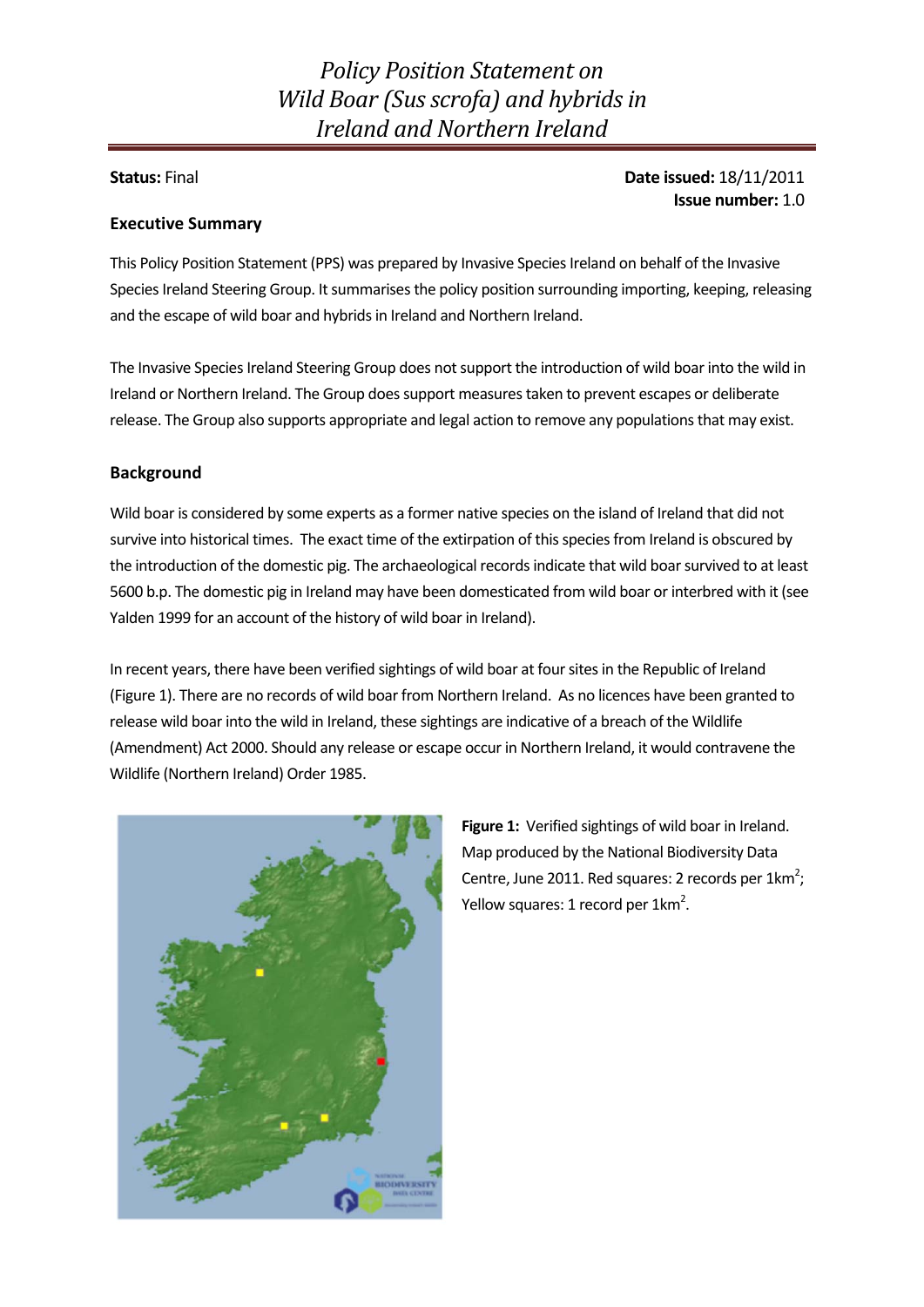#### **The need for this Policy Position Statement**

In the absence of preventative measures, wild boar have the potential to establish a viable population on the island of Ireland. Should a population be allowed to persist and grow, management measures would be required, particularly where the species becomes a threat to farm animal health or a pest to conservation goals, agricultural productivity, and human health and safety. Experience from other European countries indicatesthat wild boar have a high reproductive potential and, in the absence of control, can increase rapidly in numbers and act as a wildlife reservoir for serious animal diseases such as Classical Swine Fever or Aujeszky's Disease. Since the 1950's, wild boar populations have increased both in numbers and distribution throughout Europe, apparently due to lack of predators, extreme adaptability, artificial feeding and mild winters. Present populations in EU member states are estimated at between 800,000 and 1 million $<sup>1</sup>$  $<sup>1</sup>$  $<sup>1</sup>$  animals.</sup>

#### **Outline of potential impacts**

The import of wild boar into Ireland and Northern Ireland isregulated primarily for the protection of animal health under the terms of Directive 64/432/EEC. Additionally, the keeping of wild boar by private individuals in Northern Ireland is regulated under the Dangerous Wild Animals (Northern Ireland) Order 2004. The most significant impact of allowing feral wild boar populations to become established would be on the disease risks associated with the incursion and maintenance of notifiable diseases. Notifiable diseases associated with wild boar include:

- African Swine Fever (ASF)
- Aujeszky's Disease
- Classical Swine Fever (CSF)
- Foot and Mouth Disease (FMD)
- Rabies
- Swine Vesicular Disease (SVD)

Most of these diseases are exotic to Ireland, with Aujeszky's Disease on the threshold of being eliminated completely. While practices to prevent the incursion of notifiable diseases in Ireland have a high success rate, the possibility of an outbreak of one or more of the above cannot be discounted to 100% certainty. Should an outbreak occur, control measures would normally be put in place with immediate effect. The efficacy and cost of control programmes may be altered significantly by wild boar. Additionally, wild boar are susceptible to and could transmit bovine tuberculosis(TB), which is a notifiable disease.

From a disease perspective, the potential impact of wild boar is therefore twofold: (a) wild boar may introduce exotic diseases, which may spread to domestic pigs(e.g. ASF / CSF / SVD) or

<span id="page-1-0"></span><sup>&</sup>lt;sup>1</sup> Kramer-Scadt S, Fernadez N, Thulke H (2007) Potential ecological and epidemiological factors affecting the persistence of classical swine fever in wild boar *Susscrofa* populations. Mamm Rev 37 (1):1–2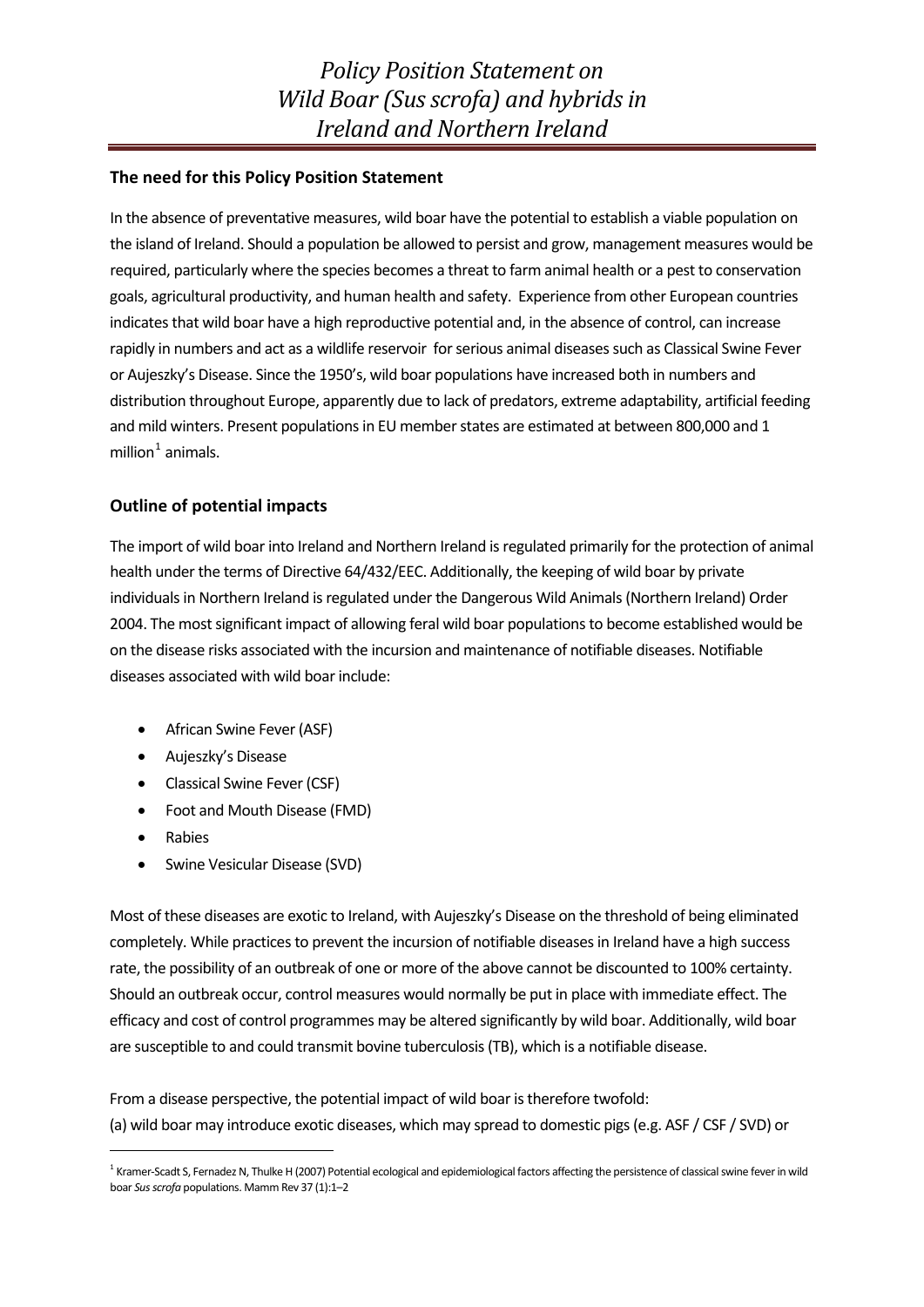other livestock species(FMD /rabies); and

(b) where disease occurs in domestic livestock, the presence of wild boar in the wild is likely to compromise or delay its eradication.

In terms of nature conservation, wild boar as a keystone species could, for example, impact significantly on ancient and semi‐natural woodlands, driving ecological change in these environments. These habitats support many protected and rare species which could be disturbed or displaced by the feeding behaviour of wild boar. The impacts associated with wild boar could threaten the integrity of some Natura 2000 sites and other protected sites in Ireland and Northern Ireland.

#### **The Policy Position Statement**

The Invasive Species Ireland Steering Group has formed a reasoned policy on the unregulated release of wild boar into the wild in Ireland. This PPS is intended to bring clarity to the status of the introduction of this species into the wild in Ireland and also provide a framework on which to base the management of wild boar in Ireland.

*Policy Statement 1* We recognise that should wild boar become established in the wild in either Ireland or Northern Ireland that this would represent a significant threat to animal health, conservation goals, and public health and safety. We support the existing measures put in place to prevent any illegal imports and support any improvements made in import controls to prevent illegal imports. We also support the proper and adequate regulation of wild boar farming/breeding to ensure that all wild boar in Ireland and Northern Ireland are traceable and secure to prevent escape or deliberate unlicensed release.

*Policy Statement 2* We acknowledge that any proposed introduction of wild boar, or any hybrids, into the wild in Ireland or Northern Ireland would need to conform to the strict IUCN Guidelines for Re-introduction before they could be considered for licensing. Furthermore, any unlicensed release of wild boar into the wild in Northern Ireland or Ireland contravenes either the Wildlife (Northern Ireland) Order 1985 (as amended) or the European Communities (Birds and Natural Habitats) Regulations 2011. This Policy Statement calls on all keepers of wild boar to prevent any further releases and/or escapes of wild boar; to co-operate fully with the regulatory authorities should the need to manage wild boar arise; and to report any escapes that occur in a timely manner.

*Policy Statement 3* We encourage collaboration between state agencies, private landowners, local authorities, non-governmental organisations and other stakeholders to develop and disseminate information on the risks associated with feral wild boar.

*Policy Statement 4* We recognise that it is cost effective to respond to invasive species as early as possible in the invasion. This Policy Statement encourages the timely reporting of any feral wild boar in the wild in Ireland or Northern Ireland.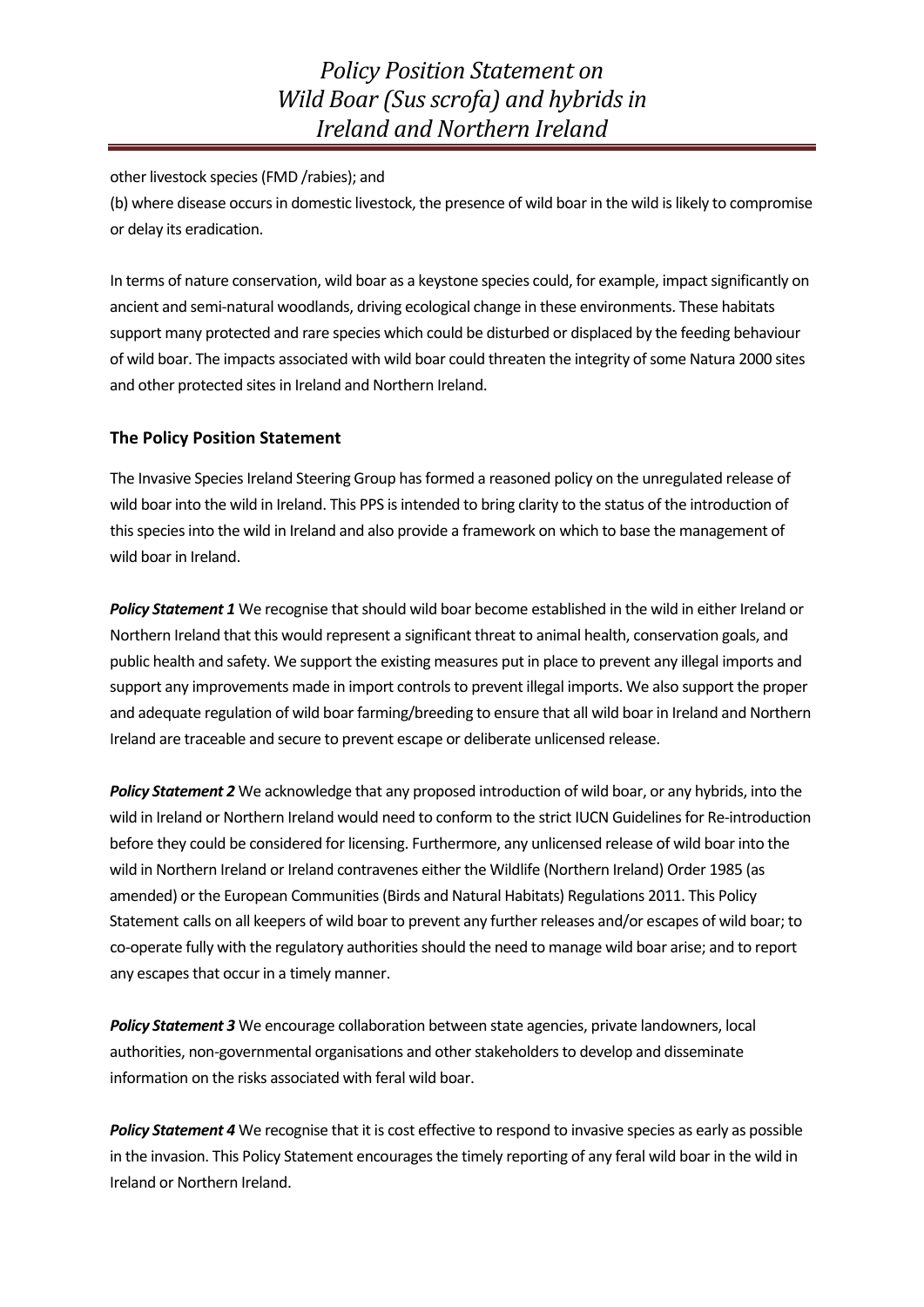*Policy Position Statement on Wild Boar (Sus scrofa) and hybrids in Ireland and Northern Ireland*

*Policy Statement 5* We support the eradication of feral wild boar on the island of Ireland while recognising all relevant legislative instruments.

This policy is supported by the Wild Boar Invasive Species Action Plan.

This PPS has been prepared as part of Invasive Species Ireland and represents the views of the members of the Steering Group (Appendix 1) at the time of writing. The PPS will be updated as and when required by the Invasive Species Ireland Steering Group.